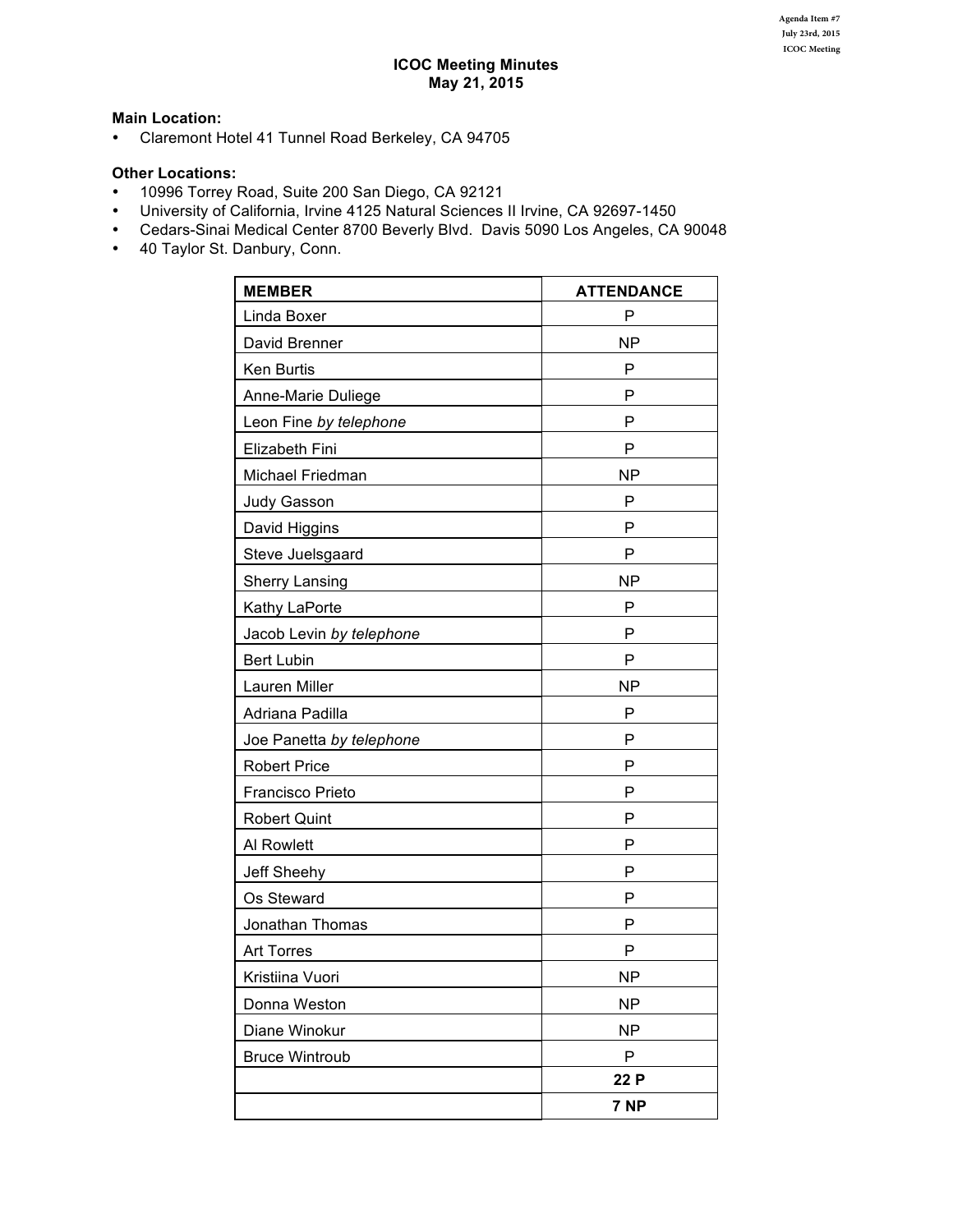# **Agenda Item #4**

Chairman's Report

Report given by Jon Thomas

# **Agenda Item #5**

President's Report

Report given by Randy Mills

# **Agenda Item #6**

Consideration of rule of order authorizing a consent calendar

Presented by Scott Tocher

## **Motion #1**

- Motion made by Art Torres to Approve rule of order to permit consideration of items on a consent calendar
- Motion Seconded by Ken Burtis

# **Vote**

- The ICOC by voice vote approved the motion
- 22 YES; 0 NO; 0 ABSTENTION; 0 CONFLICTS

# **PROPOSED CONSENT CALENDAR ITEMS 7-9**

- Consideration of appointment of new scientific members to the Grants Working Group.
- Consideration of amendment to GWG bylaws.
- Consideration of minutes from the January and March ICOC Board meetings.

# **Motion #2**

- Motion made by Art Torres to Approve consent calendar items (appointment of new scientific members of GWG, amendment of GWG bylaws, and minutes of January and March 2015 ICOC meetings)
- Motion Seconded by Al Rowlett

## **Vote**

- The ICOC by voice vote approved the motion
- 22 YES: 0 NO: 0 ABSTENTION: 0 CONFLICTS

# **Agenda Item #10**

Consideration of CIRM Budget for Fiscal Year 2015-2016

Presented by Chila Silva-Martin

## **Motion #3**

- Motion made by Art Torres to Approve FY 2015-16 budget
- Motion Seconded by Steve Juelsgaard

## **Vote**

- The ICOC by voice vote approved the motion
- 22 YES; 0 NO; 0 ABSTENTION; 0 CONFLICTS

## Agenda Item #11

Consideration of amendment to Interim Grants Administration Policy for Clinical Stage Programs (PA 15-01, 15-02 and 15-03) to permit awardee to elect to treat its award as a loan.

Presented by Randy Mills

# **Motion #4**

Motion made by Art Torres to Approve loan election policy for Clinical Stage Program awardees and delegate responsibility to the Intellectual Property and Industry Subcommittee to set the rate of return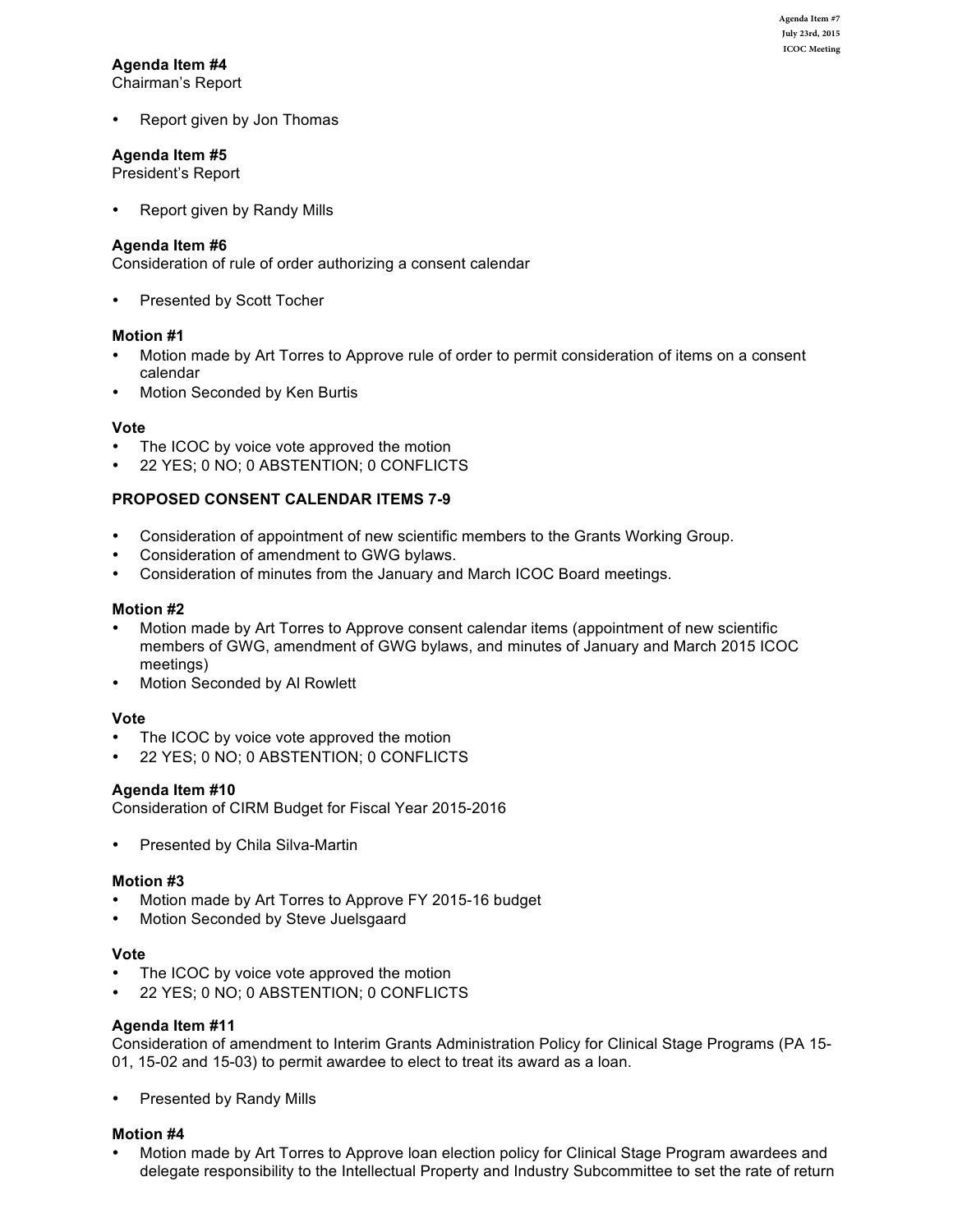on an interim basis, pending final approval by the Board of the Interim Grants Administration Policy for Clinical Stage Program Awards **ICOC Meeting**

**Agenda Item #7 July 23rd, 2015**

Motion Seconded by Al Rowlett

# **Vote**

- The ICOC by voice vote approved the motion
- 21 YES; 0 NO; 0 ABSTENTION; 0 CONFLICTS

# Agenda Item #12

Consideration of concept plan for CIRM Conference Grant program

Presented by Rhaul Thakar

# **Motion #5**

Motion made by Francisco Prieto to Approve Concept Proposal for Conference Grant Program Motion Seconded by Jeff Sheehy

## **Vote**

- The ICOC by voice vote approved the motion
- 22 YES; 0 NO; 0 ABSTENTION; 0 CONFLICTS

# Agenda Item #13

Consideration of amendment to CIRM organization chart

Presented by Randy Mills

## **Motion #6**

- Motion made by Art Torres Approve amendment to CIRM Organizational Chart
- Motion Seconded by Al Rowlett

## **Vote**

- The ICOC by voice vote approved the motion
- 22 YES; 0 NO; 0 ABSTENTION; 0 CONFLICTS

## **Agenda Item #14**

Resolution honoring Patient Advocate Joan Samuelson. Item Postponed

## Agenda Item #15

Consideration of applications submitted in response to PA 15-01 (Late Stage Pre-Clinical Projects) and 15-02 (Clinical Stage Projects).

Presented by Gil Sambrano

## **Motion #7**

- Motion made by Francisco Prieto to Approve Application LSP1-08235 (retinitis pigmentosa)
- Motion Seconded by Kathy LaPorte

## **Vote**

- The Application Subcommittee by individual vote approved the motion
- 13 YES: 0 NO: 0 ABSTENTION: 0 CONFLICTS

## **Motion #8**

- Motion made by Art Torres to Approve Application CTS1-08239 (metastatic melanoma)
- Motion Seconded by Francisco Prieto

## **Vote**

- The Application Subcommittee by individual vote approved the motion
- 11 YES; 0 NO; 0 ABSTENTION; 1 CONFLICTS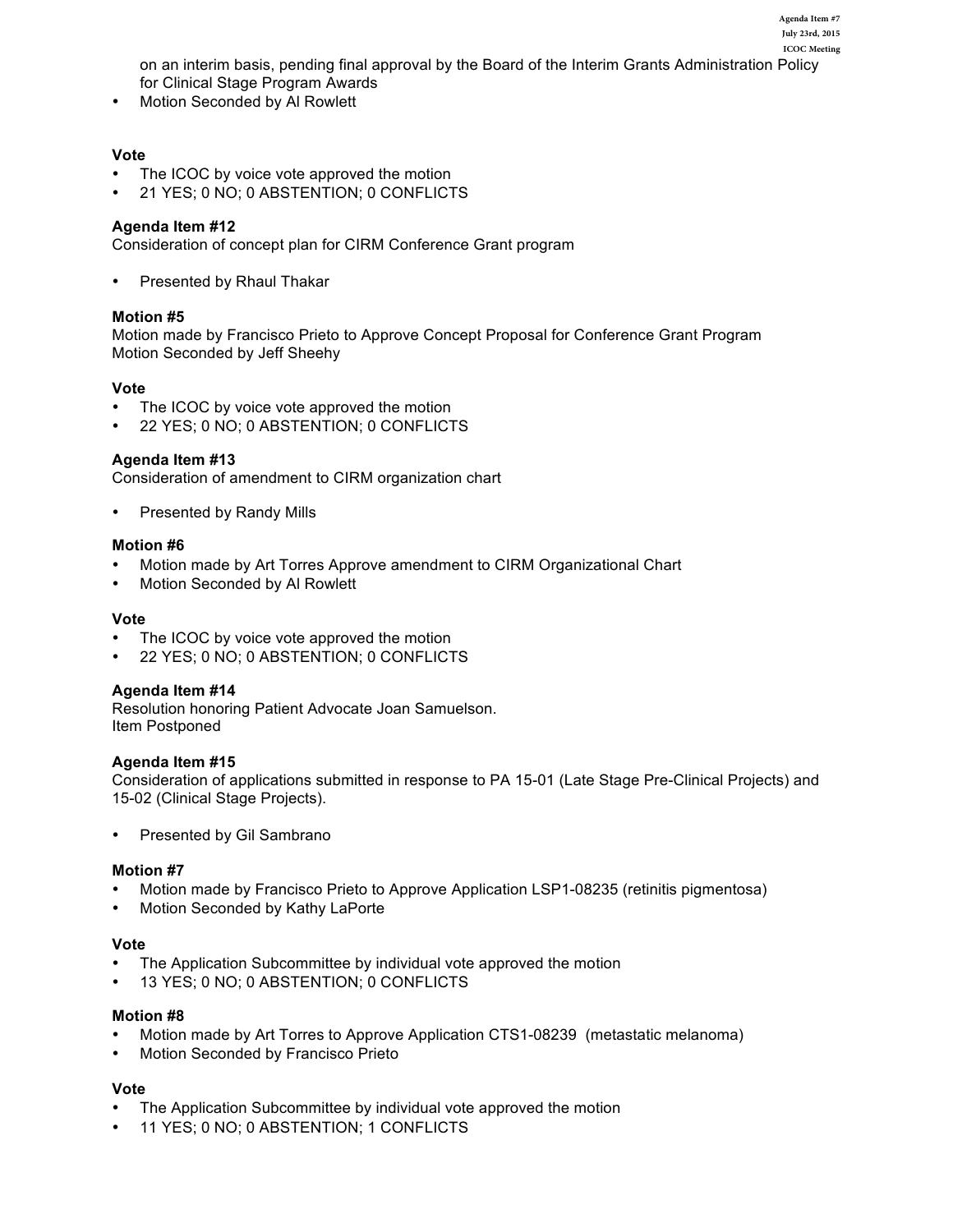# Agenda Item #16

Discussion of confidential intellectual property or work product, prepublication data, financial information, confidential scientific research or data, and other proprietary information relating to applications for PA 15-01 (Late Stage Pre-Clinical Projects) and 15-02 (Clinical Stage Projects) (Health & Safety Code 125290.30(f) (3) (B) and (C)).

• No Closed Session Occurred at this Meeting

# **Agenda Item #17**

Presentation by Moss Adams regarding Performance Audit

• Report given by Moss Adams

# Agenda Item #18

Discussion of CIRM Strategic Plan Report given by Randy Mills

## Agenda Item #19

Public comment. The Committee will accept public testimony on any matter under its jurisdiction that is not on the agenda, but the Committee cannot act on any such matter at this meeting.

• No Public Comment Made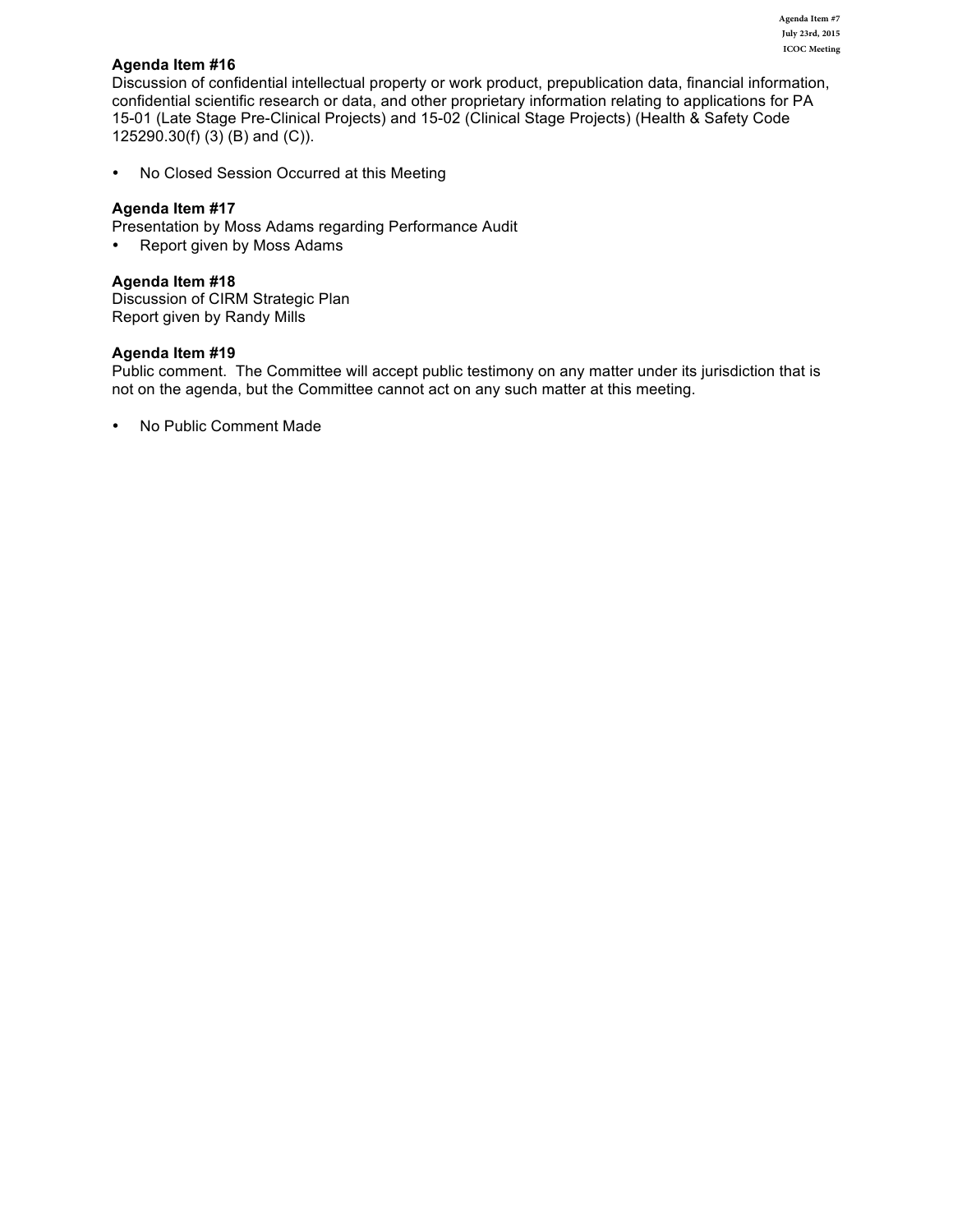| <b>ICOC Board Meeting</b> |                        |                                                                                       |                                                                                                                                                                               |                           |                                                                                                                                                                                                                                                                                                                                                          |                                                             |                                                   |
|---------------------------|------------------------|---------------------------------------------------------------------------------------|-------------------------------------------------------------------------------------------------------------------------------------------------------------------------------|---------------------------|----------------------------------------------------------------------------------------------------------------------------------------------------------------------------------------------------------------------------------------------------------------------------------------------------------------------------------------------------------|-------------------------------------------------------------|---------------------------------------------------|
|                           |                        | ICOC Board Meeting 5/21/2015                                                          |                                                                                                                                                                               |                           |                                                                                                                                                                                                                                                                                                                                                          |                                                             |                                                   |
|                           |                        | <b>MOTION 1</b>                                                                       | <b>MOTION 2</b>                                                                                                                                                               | <b>MOTION 3</b>           | <b>MOTION 4</b>                                                                                                                                                                                                                                                                                                                                          | <b>MOTION 5</b>                                             | <b>MOTION 6</b>                                   |
|                           |                        | Maker: Torres                                                                         | Maker: Torres                                                                                                                                                                 | Maker: Torres             | Maker: Torres                                                                                                                                                                                                                                                                                                                                            | Maker: Prieto                                               | Maker: Torres                                     |
|                           |                        | Second: Burtis                                                                        | Second: Rowlett                                                                                                                                                               | Second: Juelsgaard        | Second: Rowlett                                                                                                                                                                                                                                                                                                                                          | Second: Sheehy                                              | Second: Rowlett                                   |
| <b>MEMBERS</b>            | <b>ATTENDANCE</b>      | Approve rule of order to<br>permit consideration of<br>items on a consent<br>calendar | Approve consent calendar<br>items (appointment of new<br>scientific members of GWG,<br>amendment of GWG<br>bylaws, and minutes of<br>January and March 2015<br>ICOC meetings) | Approve FY 2015-16 budget | Approve loan election policy<br>for Clinical Stage Program<br>awardees and delegate<br>responsibility to the<br>Intellectual Property and<br>Industry Subcommittee to<br>set the rate of return on an<br>interim basis, pending final<br>approval by the Board of<br>the Interim Grants<br>Administration Policy for<br>Clinical Stage Program<br>Awards | Approve Concept Proposal<br>for Conference Grant<br>Program | Approve amendment to<br>CIRM Organizational Chart |
| Linda Boxer               |                        |                                                                                       |                                                                                                                                                                               |                           |                                                                                                                                                                                                                                                                                                                                                          |                                                             |                                                   |
| David Brenner             | <b>NP</b>              |                                                                                       |                                                                                                                                                                               |                           |                                                                                                                                                                                                                                                                                                                                                          |                                                             |                                                   |
| Ken Burtis                | $\overline{P}$         |                                                                                       |                                                                                                                                                                               |                           |                                                                                                                                                                                                                                                                                                                                                          |                                                             |                                                   |
| Anne-Marie Duliege        | P                      |                                                                                       |                                                                                                                                                                               |                           |                                                                                                                                                                                                                                                                                                                                                          |                                                             |                                                   |
| Leon Fine by telephone    | P                      | Y                                                                                     | Y                                                                                                                                                                             | Y                         | Y                                                                                                                                                                                                                                                                                                                                                        | Y                                                           | Y                                                 |
| Elizabeth Fini            | P                      |                                                                                       |                                                                                                                                                                               |                           |                                                                                                                                                                                                                                                                                                                                                          |                                                             |                                                   |
| Michael Friedman          | <b>NP</b>              |                                                                                       |                                                                                                                                                                               |                           |                                                                                                                                                                                                                                                                                                                                                          |                                                             |                                                   |
| Judy Gasson               | P                      |                                                                                       |                                                                                                                                                                               |                           |                                                                                                                                                                                                                                                                                                                                                          |                                                             |                                                   |
| David Higgins             | P                      |                                                                                       |                                                                                                                                                                               |                           |                                                                                                                                                                                                                                                                                                                                                          |                                                             |                                                   |
| Steve Juelsgaard          | P                      |                                                                                       |                                                                                                                                                                               |                           |                                                                                                                                                                                                                                                                                                                                                          |                                                             |                                                   |
| Sherry Lansing            | <b>NP</b>              |                                                                                       |                                                                                                                                                                               |                           |                                                                                                                                                                                                                                                                                                                                                          |                                                             |                                                   |
| Kathy LaPorte             | P                      |                                                                                       |                                                                                                                                                                               |                           |                                                                                                                                                                                                                                                                                                                                                          |                                                             |                                                   |
| Jacob Levin by telephone  | P                      | Υ                                                                                     | Y                                                                                                                                                                             | Y                         |                                                                                                                                                                                                                                                                                                                                                          | Y                                                           | Υ                                                 |
| Bert Lubin                | P                      |                                                                                       |                                                                                                                                                                               |                           |                                                                                                                                                                                                                                                                                                                                                          |                                                             |                                                   |
| Lauren Miller             | <b>NP</b>              |                                                                                       |                                                                                                                                                                               |                           |                                                                                                                                                                                                                                                                                                                                                          |                                                             |                                                   |
| Adriana Padilla           | P                      |                                                                                       |                                                                                                                                                                               |                           |                                                                                                                                                                                                                                                                                                                                                          |                                                             |                                                   |
| Joe Panetta by telephone  | $\overline{P}$         | Ϋ                                                                                     | Ÿ                                                                                                                                                                             | Y                         | Y                                                                                                                                                                                                                                                                                                                                                        | Ÿ                                                           | Υ                                                 |
| <b>Robert Price</b>       | P                      |                                                                                       |                                                                                                                                                                               |                           |                                                                                                                                                                                                                                                                                                                                                          |                                                             |                                                   |
| Francisco Prieto          | P                      |                                                                                       |                                                                                                                                                                               |                           |                                                                                                                                                                                                                                                                                                                                                          |                                                             |                                                   |
| <b>Robert Quint</b>       | P                      |                                                                                       |                                                                                                                                                                               |                           |                                                                                                                                                                                                                                                                                                                                                          |                                                             |                                                   |
| Al Rowlett                | P                      |                                                                                       |                                                                                                                                                                               |                           |                                                                                                                                                                                                                                                                                                                                                          |                                                             |                                                   |
| Jeff Sheehy               | P                      |                                                                                       |                                                                                                                                                                               |                           |                                                                                                                                                                                                                                                                                                                                                          |                                                             |                                                   |
| Os Steward                | P                      |                                                                                       |                                                                                                                                                                               |                           |                                                                                                                                                                                                                                                                                                                                                          |                                                             |                                                   |
| Jonathan Thomas           | P                      |                                                                                       |                                                                                                                                                                               |                           |                                                                                                                                                                                                                                                                                                                                                          |                                                             |                                                   |
| <b>Art Torres</b>         | $\overline{P}$         |                                                                                       |                                                                                                                                                                               |                           |                                                                                                                                                                                                                                                                                                                                                          |                                                             |                                                   |
| Kristiina Vuori           | <b>NP</b>              |                                                                                       |                                                                                                                                                                               |                           |                                                                                                                                                                                                                                                                                                                                                          |                                                             |                                                   |
| Donna Weston              | <b>NP</b>              |                                                                                       |                                                                                                                                                                               |                           |                                                                                                                                                                                                                                                                                                                                                          |                                                             |                                                   |
| Diane Winokur             | <b>NP</b>              |                                                                                       |                                                                                                                                                                               |                           |                                                                                                                                                                                                                                                                                                                                                          |                                                             |                                                   |
| <b>Bruce Wintroub</b>     | $\overline{P}$<br>22 P | 3 Y                                                                                   | 3Y                                                                                                                                                                            | 3 Y                       | <b>2Y</b>                                                                                                                                                                                                                                                                                                                                                | 3Y                                                          | 3 Y                                               |
|                           | 7 NP                   | 0N                                                                                    | 0N                                                                                                                                                                            | 0N                        | 0N                                                                                                                                                                                                                                                                                                                                                       | 0N                                                          | 0N                                                |
|                           |                        | 0A                                                                                    | 0A                                                                                                                                                                            | 0A                        | 0A                                                                                                                                                                                                                                                                                                                                                       | 0A                                                          | 0A                                                |
|                           |                        | 0 C                                                                                   | 0 C                                                                                                                                                                           | 0 <sup>C</sup>            | 0 <sup>C</sup>                                                                                                                                                                                                                                                                                                                                           | 0 <sup>C</sup>                                              | 0C                                                |
|                           |                        | Approved on voice vote                                                                | Approve on voice vote                                                                                                                                                         | Approved on voice vote    | Approved on voice vote                                                                                                                                                                                                                                                                                                                                   | Approved on voice vote                                      | Approved on voice vote                            |
|                           |                        |                                                                                       |                                                                                                                                                                               |                           |                                                                                                                                                                                                                                                                                                                                                          |                                                             |                                                   |
|                           |                        |                                                                                       |                                                                                                                                                                               |                           |                                                                                                                                                                                                                                                                                                                                                          |                                                             |                                                   |

**LEGEND Attendance** NP – Not Present P – Present

**Votes**

Y/C – Yes, except for those which I have a conflict

A – Abstain C – Conflict N – No V – Voice Vote Y – Yes